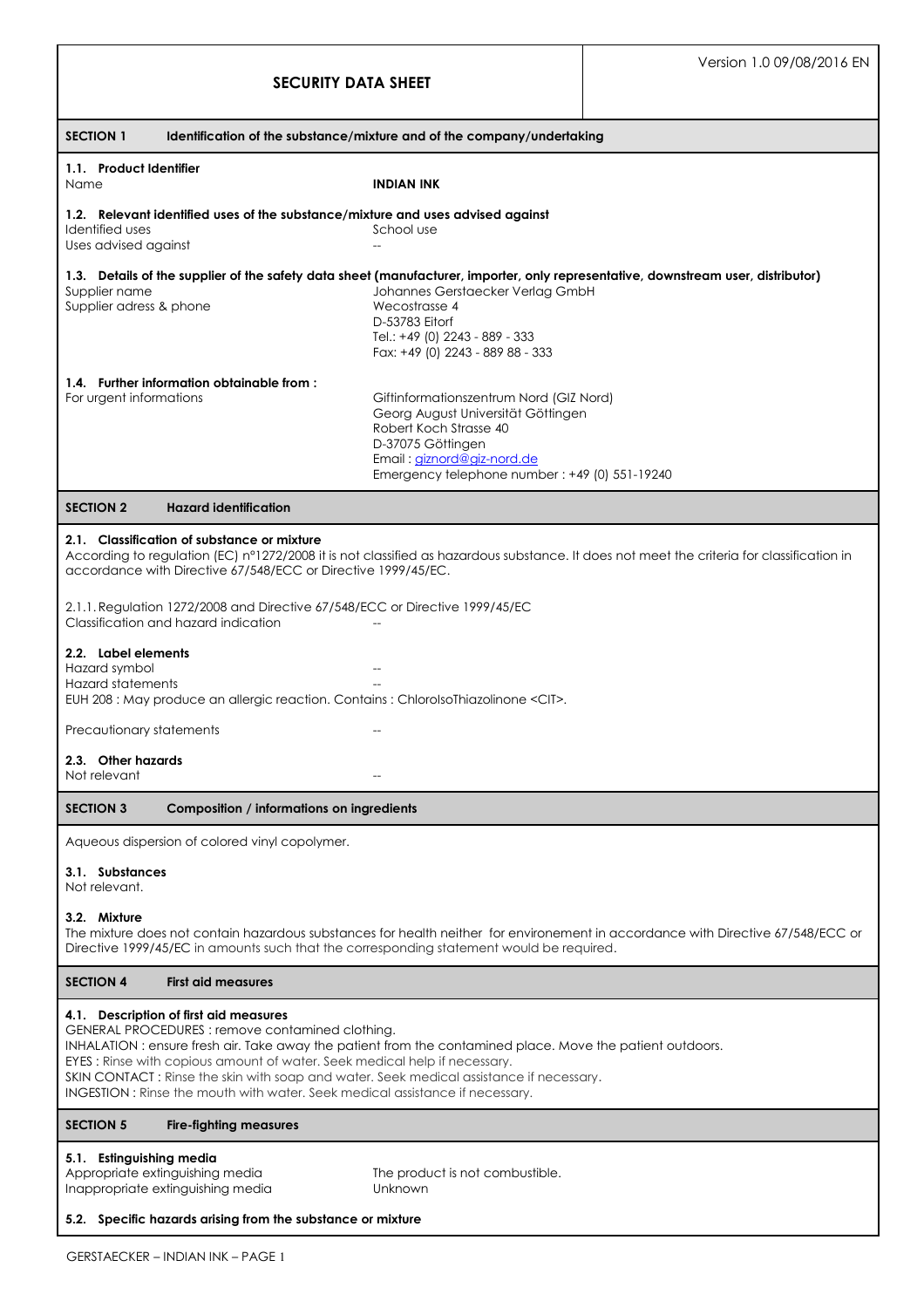# Hazards due to the exposure in case of fire Avoid inhaling combustion products.

**5.3. Advice for firefighters**

General informations Cool bowls by means of water jets to avoid the decomposition of the product and the release of dangerous substances for the health. Watch to make use always of a complete fire-guard protection equipment. Get back waters of extinction which should not be cross-posted in sewers. Eliminate the contaminated water used for the extinction and the residues of the fire in the respect for existing standards.

**Equipments** 

Normal clothes of fight(wrestling) against the fire(light), the autonomous respirator with compressed air with opened circuit ( EN137), combination(overall) flash eliminators ( EN469), gloves flash eliminators ( EN659) and boots of fire brigades (HO A29 or A30).

# **SECTION 6 Accidental release measures**

# **6.1. Personal precautions**

Avoid contact with skin and eyes. Wear waterproof gloves and appropriate safety glasses.

# **6.2. Environmental precautions**

Do not allow to enter into soil/subsoil. Do not allow to enter into surface water or drains. Retain contaminated washing water and dispose it.

### **6.3. Methods et material for containment and cleaning up.**

In case of dispersal, absorb the product with some sand, earth, some sawdust and sweep. Use containers of adequate rejections. Eliminate the rests with water and cleaner.

# **SECTION 7 Handling and storage**

# **7.1. Precautions for safe handling**

Use clothes and protection equipment recommended. Treat the product by respecting the measures of hygiene. Avoid the contact with the skin and the eyes. Aerate premises during the manipulation and the use, particularly in the stuffy spaces where big quantities are used.

### **7.2. Conditions for safe storage, including any incompatibilities**

Protect from frost. Store in a fresh and dry place (between 5 and 25 °C). The frost affects the physical properties and can damage the product. Don't leave under the direct rays of the sun (behind a window) or near a source of heat.

# **SECTION 8 Exposure controls / personal protection**

# **8.1. Personal protection**

Protection of the skin : apron or protective working cloth in case of spatters or in case of contact repeated with the product. Measures of hygiene : wash hands after manipulation of the product. Treat by following good hygienic practice and conditions of safety.

# **SECTION 9 Physical and chemical properties**

# **9.1. Informations on basic physical and chemical properties.**

| Appearence | liauid                |
|------------|-----------------------|
| Colour     | black                 |
| Odour      | light, characteristic |

# **SECTION 10 Stability and reactivity**

# **10.1. Reactivity**

Stable under normal conditions.

#### **10.2. Chemical stability**

Stable under normal conditions of use and storage.

# **10.3. Possibility of hazardous reactions**

Stable under normal conditions.

# **SECTION 11 Toxicological informations**

# **11.1. Informations on toxicological effects**

In the lack of experimental toxicological data on the product, the possible dangers of the product for the health were estimated on the basis of the properties of contained substances. To date, was highlighted no toxicological effect of this product.

# **SECTION 12 Ecological informations**

#### **12.1. Toxicity**

Not dangerous for the environment. The product is miscible with water.